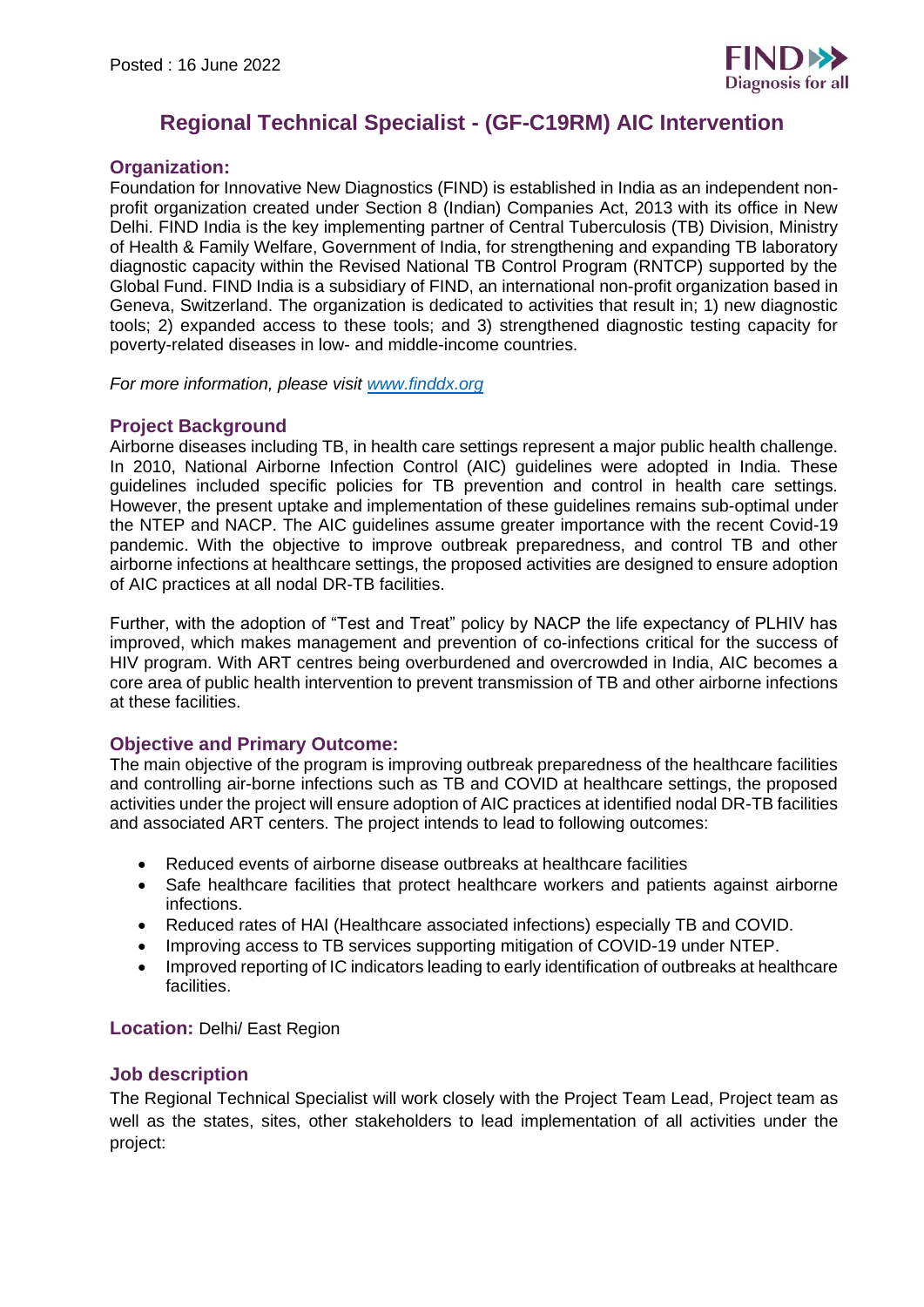

The specific activities will include but not be limited to:

- Assist the Project Team Lead to implement & plan project activities, coordinate with various stakeholders and monitor the progress of implementation of project activities at sites.
- Coordinate with Nodal DRTB centers and ART centers and other stakeholders for implementation of activities as mentioned under the project
- Support and provide technical expertise for development of training materials, job aids and guidelines, using existing reference AIC guidelines
- Implement and support various site assessments under the project and development of reports and action plans
- Impart training to sites/facilities on AIC and related topics
- Provide onsite mentoring to sites to implement project activities
- Assist in preparation of the project work plan in the region, associated budget forecast and management of budget allocation as per the project activities and guidelines
- Develop regional field level strategies and processes in alignment with overall project objectives and activities with an initiative geared towards operational excellence.
- Establish linkages coordinate and facilitate all activities listed in the project in the respective State, in defined areas of the project.
- Strengthen networking and liaise with state level TB and HIV administrative units for adoption, and smooth implementation of project activities in states.
- Provide technical inputs, support the project lead in identifying training needs and planning capacity building programs for sites
- Support data collection under various activities
- Facilitate state-level monitoring and periodic review of activities and partnerships with different stakeholders
- Manage project deliverables within stipulated deadlines and monitor engagement activities
- Submit reports and participate in national/state level reviews periodically as per project requirement
- Ensure submission of periodical reports (programmatic and financial) as per organization requirements and donor specifications.
- Ensure confidentiality and security of the program data and information
- Support scientific writing for the project. Identify opportunities for operational research towards improvement of the program and support developing concepts for the same.
- Any other tasks assigned time to time.

## **Skills and experience required:**

• MBBS with MD in Microbiology/Public & Social Medicine/ Pathology/ Chest Medicine/ or equivalent qualification.

OR

MBBS with PhD in Public Health/ Epidemiology/ Health Services Management from reputed Institutes or

MBBS Person with relevant masters' degree / MSW/ MPH/MBA/MHA.